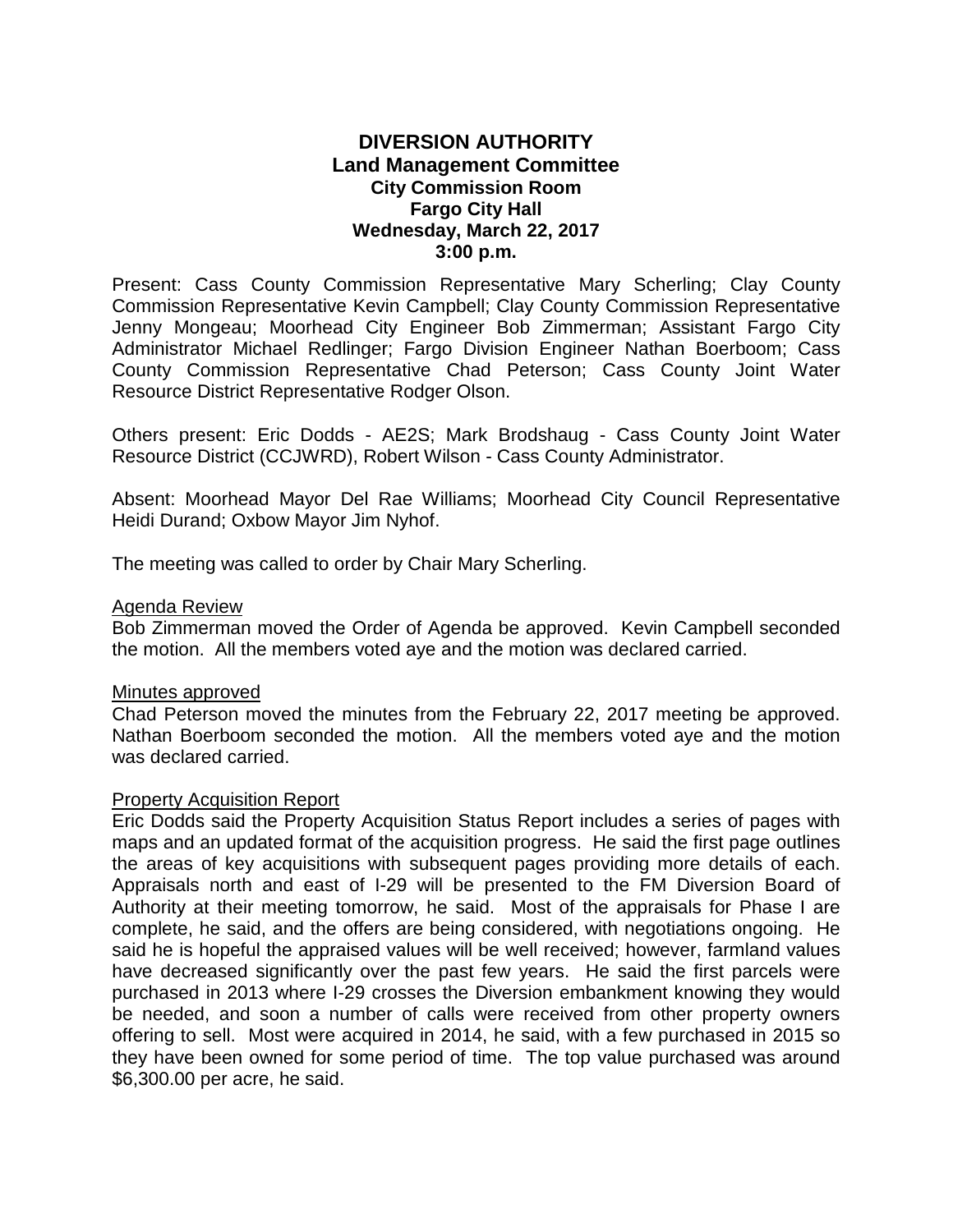(Fargo City Commission Representative John Strand present.)

Mr. Dodds said the areas needed for cultural mitigation must be acquired soon so the Corps can begin that work this summer and fall. He said the environmental monitoring areas, and monitoring for biotic and geomorphic conditions, is now at the point of acquiring rights of entry He said easements will be needed, and the Minnesota parcels are on hold. The intention is to update and produce this report on a monthly basis, he stated.

Ms. Scherling said a budget diagram would be helpful for illustrating the status of property acquisition activities.

#### CCJWRD Update

Mark Brodshaug said the CCJWRD is mostly involved in monitoring a demo/house move project in Oxbow, which is going very well. He said the intention for future construction and demolition projects in Oxbow is to have the Diversion Authority as owner, meaning the CCJWRD will not be owners in future construction projects. This follows through with the change to have all of the construction management contracts with the Diversion Authority, and not the CCJWRD.

In response to a question from Ms. Scherling about whether it is the contractor who puts everything back together following demolition or construction, Mr. Brodshaug said yes, it is a part of the contract to fill the foundation, remove debris, and properly compact and fill. He said sites will be leveled and seeded.

Ms. Scherling said her personal experience with some flood lots has been that they become a tangle of weeds and do not get maintained. She said she would encourage an eye be kept on that, and that there is a noxious weed officer at Cass County if a service like that is needed or desired.

In response to a question from Rodger Olson about the status of homes being relocated or demolished in Oxbow, Mr. Dodds said 10 of the 11 homes are being repurposed.

#### Draft Mitigation Plan Adoption

Ms. Scherling said she spent quite a bit of time reviewing the plan and she said while it contains a few items that are no longer relevant, such as committee names, it is a well-rounded document and she complimented the team on it.

Mr. Dodds said substantial effort went into the draft Mitigation Plan with an original goal of producing it to submit to various agencies for feedback and/or negotiation. He said that interaction has not happened as was expected. He said he would like this group to adopt the plan as a draft, and with the acknowledgement that a meeting of the Agricultural Policy Subcommittee will be set up, hopefully before planting season. He said it would be helpful if some members of this group could attend such a meeting. Prior to the last meeting, which was held some time ago, members were asked if they would like to continue to participate and the response was about 50/50, he said. Invites may also be extended to groups such as Farm Bureau and Farmers Union, he stated.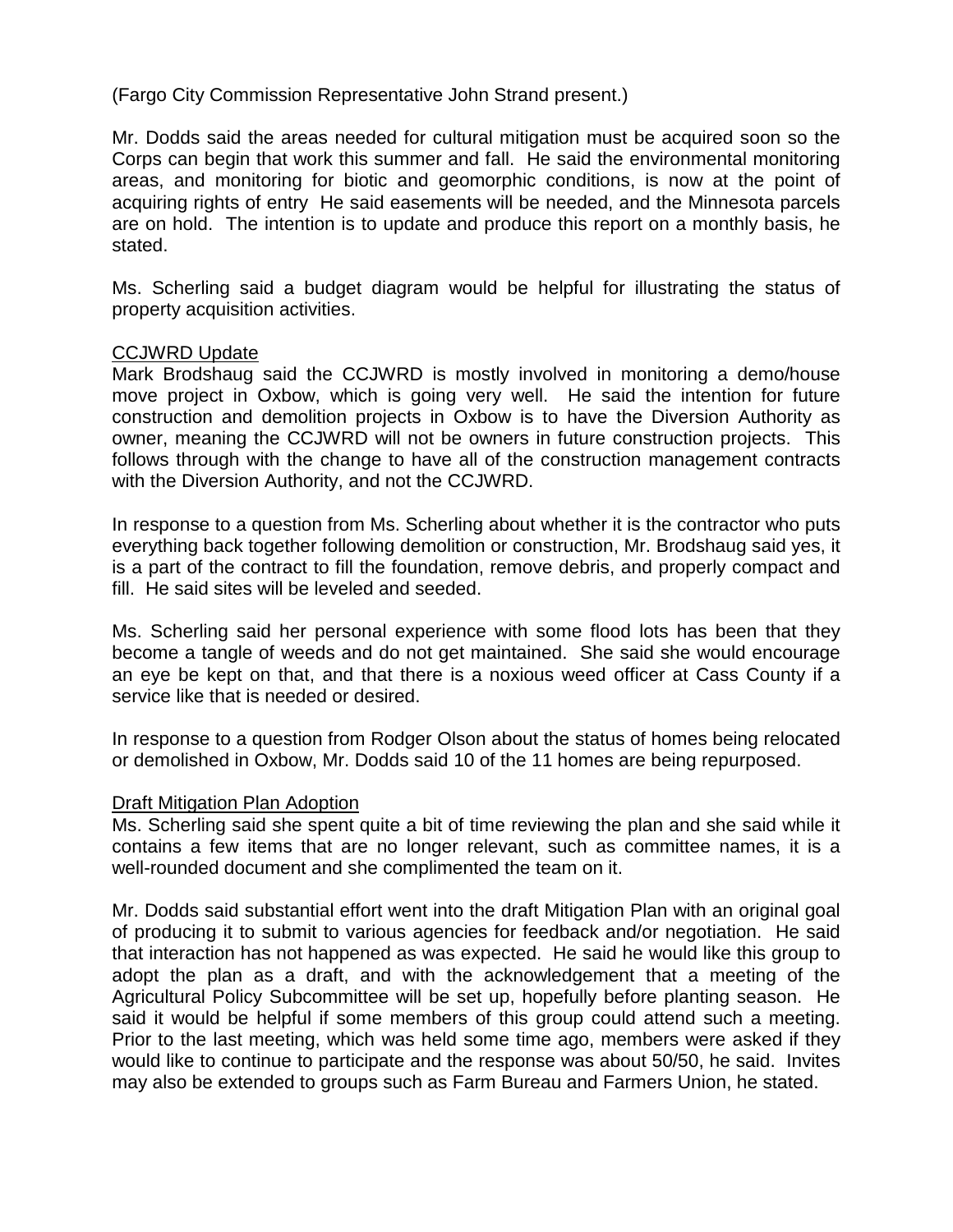Mr. Peterson said he would like to be kept in the loop about the meeting dates and encouraged Land Management members to attend the meetings. He said the plan is being drafted with the intention of starting something not ending something, and with the hope that neighbors and fellow partners are willing to engage.

Ms. Scherling said the opportunity exists to tweak the document if needed as things progress.

Mr. Peterson moved the Land Management Committee support the draft Mitigation Plan and recommend its approval to the Metro Flood Diversion Authority. Mr. Zimmerman seconded the motion. All the members present voted aye, except Jenny Mongeau who voted nay, and the motion was declared carried.

Ms. Scherling introduced Robert Wilson, the new Cass County administrator.

### Upstream Impacts & Mitigation

Mr. Dodds pointed out two pages that are the outcome of a mapping effort to show the project-induced impacts during a 100-year flood in Richland County and Wilkin County. The informational sheets list impacts, mitigation, and benefits for each of the two counties. He said the information is being shared with all the committees and the Board this week. He said the count of structures listed is for residential, five in Richland and six in Wilkin. There may be nonresidential structures also impacted, he said. This is Phase 8, the most recent hydrology, he said, and the analysis is getting more and more refined. It is being reviewed by FEMA for the Letter of Map Revision (LOMR) process and as FEMA reviews continue there is a chance of revisions; however, no substantial changes are expected.

Mr. Olson said the project has gone through several changes to lessen impacts to the upstream area. He said there may be value to overlay the current project with what it would look like if the first alignment were used. There is value in supporting the efforts to minimize impacts, he said, which included things like moving a higher level of water through Fargo/Moorhead, moving the alignment and other changes. There are many people who do not realize those efforts have been made, he stated.

# Other Business

# *Disposal of Project Owned Property*

Eric Dodds said the property in question is a property purchased in Clay County a couple years ago as a hardship property. It is a rural residential property, he said, consisting of four separate parcels that had one owner. The house and structures have been removed and the mitigation work is done, he said, and now there is interest from neighboring property owners in purchasing it. He said the question has come up whether the Diversion Authority needs to own this land and whether it can be disposed of. He said the result of investigating that is it does not need to be owned; however, flowage easements are needed because it is so close to the river and will ultimately be in the floodway. He said there will be restrictions on building on the site; however, two of the parcels are tillable and two are woodland. He said there were discussions with Pifer's Land Management, the Corps and appraisers for guidance about whether attaching an easement then selling it sets a precedent for the value of a flowage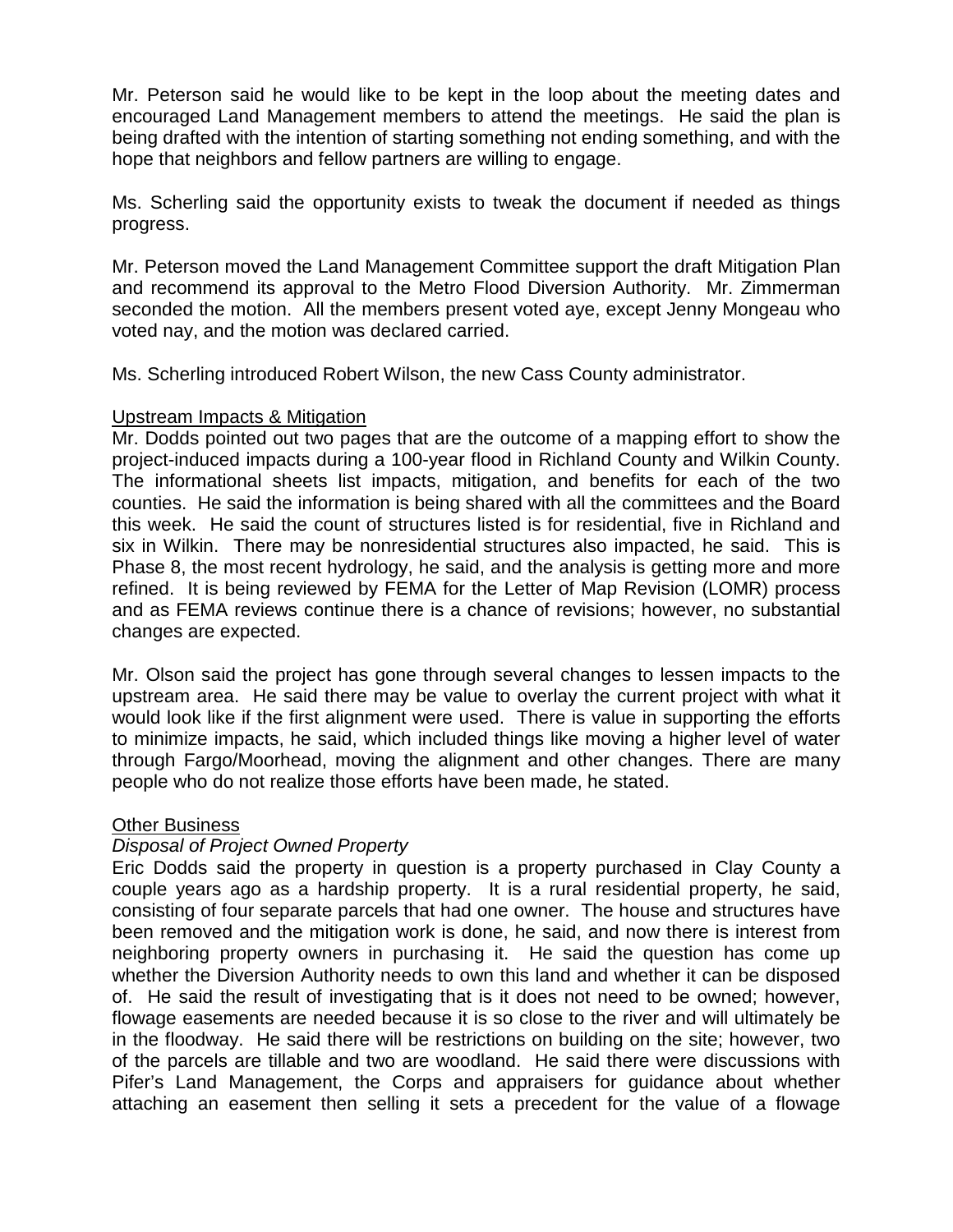easement. Feedback indicates it could set a precedent for similar properties, he said, however, there are few similar properties and even if there is a precedent, it is not an overriding concern. He said the recommendation is to turn to Pifer's and have them auction the parcels in two packages, one for the two parcels north of the access road and one for the two parcels south. He said Pifer's recommends starting the process soon since longer marketing timeframes attract more interested parties. He said he would like this group to weigh in since the anticipated path for other parcels of similar nature, whether in the staging area or excess land along the channel or other areas, is to likely turn to Pifer's to auction off excess lands at the point it is known they are not needed.

In response to a question from Mr. Olson about whether there may be an exchange value to these parcels, Mr. Dodds said perhaps; however, this in not a lot of acreage. He said the location is just south of Oxbow, adjacent to the river on the Minnesota side

Mr. Peterson said prior to now when purchasing some of these properties the intention was for swap or use as utility somewhere else; however, the problem with these parcels is the footprint is so small that likely only adjacent landowners will show up for the auction. He said he is not concerned about setting a precedent and any flowage easements since they would be low as there would be little in damages. He favors this, he said, and feels if land gets purchased and is not needed, it should be returned to be productive rather than sit idle and growing weeds.

In response to a question from Mr. Strand about structure removal costs, Mr. Dodds said this was auctioned off through a county auction sale with around a \$5,000.00 to \$6,000.00 profit. A contractor demolished the foundation and removed the septic, etc., which typically is around \$30,000.00 to \$40,000.00 per site, he said, and with additional structures it may have been around \$50,000.00, although he does not recall the exact amounts for this property. He said these costs exist whether it is sold or not.

Mr. Strand said he does not see a reason to rush into a decision, it would be good to learn firsthand the implications of flowage easements to value, and even though this is a small parcel and mostly woods, the process will be educational on the value effect to properties. He said it could be good to experience what landowners experience on a larger scale.

In response to a question from Ms. Scherling about what the value in waiting may be, Ms. Mongeau said she has had inquiries about the land from constituents and also, from a township perspective, the property has been an area where nuisance parties have occurred. She said she would pose the question to this committee about whether it is wise to be owners of rental property. If residents have an interest in taking care of the property, she said she would prefer that they have it.

Mr. Olson said with the parcels so close to a residential area and having good habitat, the property may be worth more than expected. He said neighbors may hope to purchase it for less than a hunter may bid, and he would suggest lumping it together as one unit since it may bring more as one unit rather than separate. He said it would depend on if the goal is to maximize dollars or maximize the use of it later.